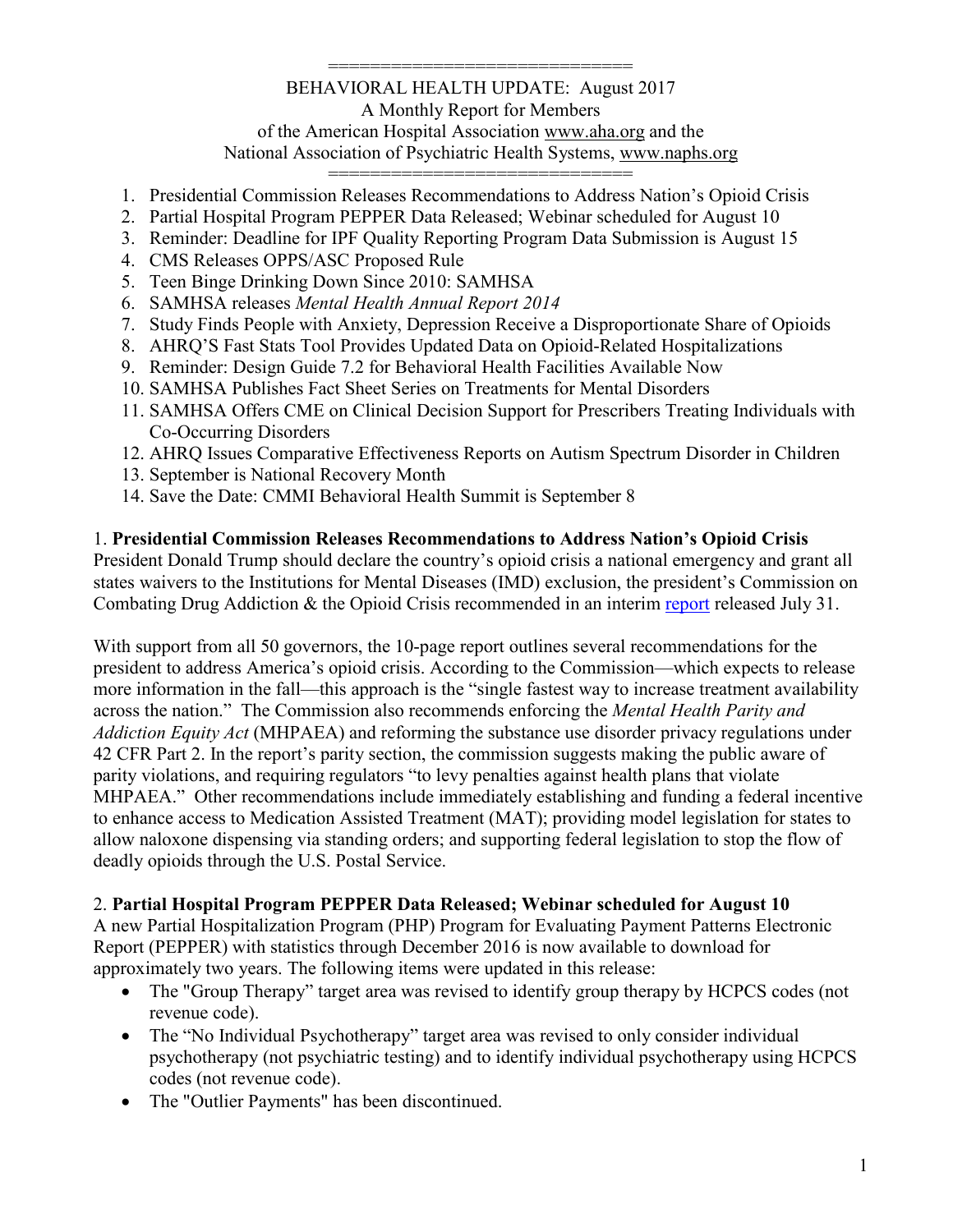Freestanding PHPs can find their PEPPER through the [PEPPER Resources Portal.](https://u2299902.ct.sendgrid.net/wf/click?upn=3-2Ft-2Bt6yqe5LM9dgmnY5n9BjJ51V0MQ7lXvse7AsypvFrqhjUx8-2FIevtoEQC-2F2-2F-2BQUQGoK-2BRkgq8c77OxtOJM4xGoxna2-2FbxQTSKpC-2BhgDjmC1iLUSo-2BdLS-2F666BXqMhrlsYuZ-2Bh1BpZXLoKW-2BPm02LxNI5F90Tx-2B31QH04LN6EVVMUy2rga7ERszL7LFiTeW-2FbDaQumAlt3rmfgJ9PBBtpCxOdGTmv2veKDb8J6WCtwl-2FcMtD-2BvLKvyBF0ObjmlUx7bwDem8hKt-2B4cKWFTSwJkSMuNVmgCWYe1EoMxuZHIBTevvpqnqIZRbD4Rgqx39ZWfmv28HhSDVjCqrzUiKv5JVHVkS5ly1FxgeLXukcNY9aNithBUmFTVgWERwJYmpGsRaOf2vIXEgA9DRDxURhExDPPTs903mUsy5UYgbuKMIOR6c2dnX0l5IoZUnT0LC745YBXlfz6EZxK-2BjdigEly53MUvTER0W4EnVczDyrCzbpCL8bhrsVoAG28haTpmR3_j69TppKtoheIiuvXUUvh3BWucjxecoob6SjyYVSvkeUsJx8EL4pRUPDMDqnuKGERGf-2F5irZCMozIKEGfSI9h-2FFYU7mzDvVsURgMdPJHx6txrrE-2FQwyzGa44RDUFiP7JRt-2BqJOPZMpjybqwQY80IGeocbDHTMwI-2FE-2BWgDG8RnsTZ53XgTniwe0APqrIdUROFFU7Gac-2Fq7J6kFbn1Tf-2FT-2B8jLoavm73X2TLrZNno1p0IwuETMYvEiZp0kgMk3GDTQyH7Ks9CUWIYi3cbUIjndxroJq9CFP3DiEIFRENMBHr8jOZHr6WXLVy1pF8zBAleYI) To do this, a facility's chief executive officer, president, administrator, or compliance officer should:

- $\triangleright$  Visit the Distribution Schedule [Get Your PEPPER page](https://u2299902.ct.sendgrid.net/wf/click?upn=3-2Ft-2Bt6yqe5LM9dgmnY5n9BjJ51V0MQ7lXvse7AsypvFrqhjUx8-2FIevtoEQC-2F2-2F-2BQUQGoK-2BRkgq8c77OxtOJM4xGoxna2-2FbxQTSKpC-2BhgDjkv3U1vSIYdwENXPoSDr0rYhoJ1sKqGGC17P4hoNpIHR2ddBCWSc1I0TMM5mHcA6ArwwA7Le-2BZBrFbdLNNPF5bSfg9YfWCKy-2F2IR3fij-2BYe7RXaRkbiznSBpUTl9lVtnyYO44WBty1lM6sQCwrvZyya2RAlSOXb0NZQ8Dz6RehIzd9rgMs9pAuKuiOGJ1vco5v9pJUNdpqDDjafB6qd4IaaNK4yGR9iPDmFOH4cGkw4Czp6sMFfbZlfiyzQIVQBhox8pt7m38lmz-2FJHtRmSWU9K4yqldVgd-2B3JgwYJc-2FAASq8aRuPSW4qBnp88lN0oWOBNjLh0IDOFdMAU4V-2BDAw6kmuWQBnEL-2Fais6Rz85Smu9S-2BE7IeaH-2BF-2B-2FvUDJqBoeIFEH0qEnkkM8JLQw1h6uvb4JgKjIDi1es2s-2FRCXb268VoVdNJaU-2BEQHDOsBElfHF2pQ-3D_j69TppKtoheIiuvXUUvh3BWucjxecoob6SjyYVSvkeUsJx8EL4pRUPDMDqnuKGERGf-2F5irZCMozIKEGfSI9h-2FFYU7mzDvVsURgMdPJHx6tw-2FiRnW6E3NdEribafyMF7EJvEUWHxkc8-2BqleLquuS7bYmh7MkuB8Tg-2BhW3eSE0FnWo9Qguka9oUGXf53a-2FFYc7C3M-2BeHCJP3p40vmmYd9KSMeApXX6iondBGsUO866Zr0GFa-2Bvjv-2BTSz0PiWiCJykBWfSlM2hhL5BctJVC-2FV2TP1CcyqTagkBbxNuI6SKXyn1dKQbrYaE6f4DiJrPEe6LR) at PEPPER resources.org.
- $\triangleright$  Review the instructions and obtain the information required to authenticate access through the PEPPER Resources Portal (the PHP's CMS certification number and a medical record number or patient control number from a paid traditional Medicare fee-for-service claim for services with a "from" or "through" date between October 1 - December 31, 2016).
- Access the [PEPPER Resources Portal.](https://u2299902.ct.sendgrid.net/wf/click?upn=3-2Ft-2Bt6yqe5LM9dgmnY5n9BjJ51V0MQ7lXvse7AsypvFrqhjUx8-2FIevtoEQC-2F2-2F-2BQUQGoK-2BRkgq8c77OxtOJM4xGoxna2-2FbxQTSKpC-2BhgDjmC1iLUSo-2BdLS-2F666BXqMhrlsYuZ-2Bh1BpZXLoKW-2BPm02LxNI5F90Tx-2B31QH04LN6EVVMUy2rga7ERszL7LFiTeW-2FbDaQumAlt3rmfgJ9PBBtpCxOdGTmv2veKDb8J6WCtwl-2FcMtD-2BvLKvyBF0ObjmlUx7bwDem8hKt-2B4cKWFTSwJkSMuNVmgCWYe1EoMxuZHIBTevvpqnqIZRbD4Rgqx39ZWfmv28HhSDVjCqrzUiKv5JVHVkS5ly1FxgeLXukcNY9aNithBUmFTVgWERwJYmpGsRaOf2vIXEgA9DRDxURhExDPPTs903mUsy5UYgbuKMIOR6c2dnX0l5IoZUnT0LC745YBXlfz6EZxK-2BjdigEly53MUvTER0W4EnVczDyrCzbpCL8bhrsVoAG28haTpmR3_j69TppKtoheIiuvXUUvh3BWucjxecoob6SjyYVSvkeUsJx8EL4pRUPDMDqnuKGERGf-2F5irZCMozIKEGfSI9h-2FFYU7mzDvVsURgMdPJHx6twJ8pF5urzejo2LH0kCdeXKeQSZvSiQq-2BjzFUTqiyHr6030kG0a1PbFuwt-2FpONeeNyE69pDQ1XAkBWUrAa9HYGuvUiwkLyWEViC6IrWp6PE-2F1SDIxySiGtWD1p3vfpeMHPN-2BOxzG1AoDzI-2F5Wk4Kw8-2F1mRggY4LphKd43FfFF16KUFKinSx4WwBCXrOgS9DHuPwbGL1qIDahoFYn7vHzPkO)
- $\triangleright$  Complete all the fields.
- Download your PEPPER.

Those who have trouble accessing PEPPER should contact the PEPPER team through the [Help Desk.](https://u2299902.ct.sendgrid.net/wf/click?upn=3-2Ft-2Bt6yqe5LM9dgmnY5n9BjJ51V0MQ7lXvse7AsypvFrqhjUx8-2FIevtoEQC-2F2-2F-2BQUQGoK-2BRkgq8c77OxtOJM4xGoxna2-2FbxQTSKpC-2BhgDjmx6yXrfX5swJUK1l2J-2FUxcZHYfR6Tpoy3gSr0RL6rVNlwTCeO0KSv6Qhn8mMQ4KxdGlvm4Y85IJI0E7vH8riTIC6QWXq93EqIMFY821VA7sw44FaKe9uJyHXaj-2BliygjNOWd7OJ-2F8jL0NVRLrFbz4uCnyodkgBeCR-2F1HN2vgDTFIAQQxuZyTgWrLnZDdhd1GqGV-2FWBtbTnJVJfoxUWYFI5bGg4CiQTz3hjor8mL1dqaqseCR-2BAoKELifeVaZGGy3Qfc-2FAY4r2GN3Qfc-2FxOjyeHctIsVJ-2FI1YpSZpGaZSCPEf-2F6W9lk-2FH9hyfIC7TS-2F1Vg-2BNjsm6kLriRY9v6qMNn6OJK7LxybSP899UFRHGrkbPYIDG55fwuDmtWnZck8nsX4-3D_j69TppKtoheIiuvXUUvh3BWucjxecoob6SjyYVSvkeUsJx8EL4pRUPDMDqnuKGERGf-2F5irZCMozIKEGfSI9h-2FFYU7mzDvVsURgMdPJHx6tzyv2609D-2Funs0w5BwvE-2BWT7rhUmCSCyqZngW9FI-2FnOsTguclQ9tdqhWFtTlkqdfxmLjDAdYDHonAmnZLJTgQzHrMqYQd0RK65Lw1GyGGXhOr-2Ftn6VmVuMr8Ix-2BfC7yvfttycil6Vl97b8h-2Bx-2BOaElCOztcX6C-2BzR8h7qGgDdWwqUHT043XSx5br65gw4qDWkWB3jYoKs1Y-2Fl9h-2BVpyOgHf) Also, on **Thursday, August 10 from 1 p.m. - 2 p.m** the TMF Health Quality Institute will host a webinar to provide an update on the new Q4CY16 Program for Evaluating Payment Patterns Electronic Report (PEPPER) for Partial Hospital Programs. Registration is not required for this free event. Also, a handout will be posted at PEPPERresources.org on August 9 and available during the webinar. [Click](https://u2299902.ct.sendgrid.net/wf/click?upn=3-2Ft-2Bt6yqe5LM9dgmnY5n9BjJ51V0MQ7lXvse7AsypvEqwSB426mQizOX2t-2F0E-2B7iDZRCeSZVRYc3MwmJfiEXz9adUYkJBBav3givcNcYZOxw6a2iwMDTkuV1MQX2aj4BakOKnJNOhaDzl5NnjEMItMI95RqI8QN3oKlif1v9plXdXZrc0GxU2F56CjLNE65kgRGF0GQvG8wq6ZMuCgT4IeCGDKk3uB-2BYsonblLy7ReIiymN1AF3-2F1VruXZnrsU0j6E08AFNyWFOsm7fOAbHGNn-2FsuekurtdKj4PtG43dGjh4t8-2FySpQGKLFBLiBPsblCS4eR6P6q5VTMSZoorOqLcTPm94h44gEqoedsPzhXspNrSqdnh-2Bh2dvj7Po5F1ISzACUnpnKr-2B36g1IVQk2UKg056vnxgUWZINIXf2WB6itnxa3jS4xttqDd2BfEeG6i-2FXssG2rAeBlEneTGNcedHqFXmUNHgrliY0jnUqf1g03HK-2Bnzp3hslgMDQIURFoRw5A6ywDGk2grwuufIgUQmNOJkMz0bzDpjHUtBsMvLjJM8-3D_j69TppKtoheIiuvXUUvh3BWucjxecoob6SjyYVSvkeUsJx8EL4pRUPDMDqnuKGER43MulX9mv3n4doQnqzLZls54wBJuJZ-2B9-2BNDyxJgnO01vLtZG2-2BHjm7MeTrREimGesm3-2BKuNb-2FrNPiZXVfgIHem8BvtNVcAihOFYBqr9PrjBBDsOcSWXW0Li3OkpsqEoEgHCE77CiGJb1Cl5PC5eluak6JxsReKYgaDpBW0-2BT9zEpSUeOpo32ymvNxfRdrpC-2FNq5aIL6jGkOVO7LlPiZK-2FVe6Z6BVw-2FMhVJamM7akmT-2FUzr-2FcH5-2B-2B4pKf-2FWzGo-2F9Y)  [this link to join the event.](https://u2299902.ct.sendgrid.net/wf/click?upn=3-2Ft-2Bt6yqe5LM9dgmnY5n9BjJ51V0MQ7lXvse7AsypvEqwSB426mQizOX2t-2F0E-2B7iDZRCeSZVRYc3MwmJfiEXz9adUYkJBBav3givcNcYZOxw6a2iwMDTkuV1MQX2aj4BakOKnJNOhaDzl5NnjEMItMI95RqI8QN3oKlif1v9plXdXZrc0GxU2F56CjLNE65kgRGF0GQvG8wq6ZMuCgT4IeCGDKk3uB-2BYsonblLy7ReIiymN1AF3-2F1VruXZnrsU0j6E08AFNyWFOsm7fOAbHGNn-2FsuekurtdKj4PtG43dGjh4t8-2FySpQGKLFBLiBPsblCS4eR6P6q5VTMSZoorOqLcTPm94h44gEqoedsPzhXspNrSqdnh-2Bh2dvj7Po5F1ISzACUnpnKr-2B36g1IVQk2UKg056vnxgUWZINIXf2WB6itnxa3jS4xttqDd2BfEeG6i-2FXssG2rAeBlEneTGNcedHqFXmUNHgrliY0jnUqf1g03HK-2Bnzp3hslgMDQIURFoRw5A6ywDGk2grwuufIgUQmNOJkMz0bzDpjHUtBsMvLjJM8-3D_j69TppKtoheIiuvXUUvh3BWucjxecoob6SjyYVSvkeUsJx8EL4pRUPDMDqnuKGER43MulX9mv3n4doQnqzLZls54wBJuJZ-2B9-2BNDyxJgnO01vLtZG2-2BHjm7MeTrREimGesm3-2BKuNb-2FrNPiZXVfgIHem8BvtNVcAihOFYBqr9PrjBBDsOcSWXW0Li3OkpsqEoEgHCE77CiGJb1Cl5PC5eluak6JxsReKYgaDpBW0-2BT9zEpSUeOpo32ymvNxfRdrpC-2FNq5aIL6jGkOVO7LlPiZK-2FVe6Z6BVw-2FMhVJamM7akmT-2FUzr-2FcH5-2B-2B4pKf-2FWzGo-2F9Y)

### 3. **Reminder: Deadline for IPF Quality Reporting Program Data Submission is August 15**

The Inpatient Psychiatric Facility Quality Reporting (IPFQR) Program data-submission period is scheduled to end on **Tuesday, August 15 at 11:59 pm PT**. IPFs that decide not to participate in the IPFQR Program should contact the IPFQR Program Support Contractor at (866/800-8765 or 844/472- 4477) or [IPFQualityReporting@hcqis.org](mailto:IPFQualityReporting@hcqis.org) to discuss the facility's next steps. Please refer to the IPFQR [Program manual](http://www.qualityreportingcenter.com/wp-content/uploads/2017/01/IPF_CY2016_IPFQRManual_20161110_vFINAL508cr.pdf) for further SA and NOP guidance, as well as information pertaining to FY18 datasubmission requirements. In addition, review the [recording](http://www.qualityreportingcenter.com/player/index.php?src=http://www.qualityreportingcenter.com/wp-content/uploads/2017/06/IPF06202017-pre-record-wointro.mp4&cc=) and [slides](http://www.qualityreportingcenter.com/wp-content/uploads/2017/06/IPF_FY2018_June20Webinar_Slides_20170608_vFINAL508.pdf) from an IPFQR webinar originally presented on June 20 titled "IPFQR Program: Keys to Successful FY 2018 Reporting."

#### 4. **CMS Releases CY 2018 OPPS/ASC Proposed Rule**

For calendar year (CY) 2018, CMS has proposed a hospital-based partial hospitalization program (PHP) rate of \$205.36 and a rate of \$123.84 for community mental health centers (CMHCs) in the proposed Hospital Outpatient Prospective Payment System (OPPS) and Ambulatory Surgical Center (ASC) Payment System rule that the agency released on July 13. As a comparison, the 2017 rate for hospital-based PHP is \$207.27 and the CMHCs rate is \$121.48. The CY 2018 OPPS/ASC proposed rule updates Medicare payment rates for PHP services provided in hospital outpatient departments and CMHCs. The PHPs are structured intensive outpatient programs that consist of a group of mental health services paid on a per diem basis under the OPPS, based on the PHP per-diem costs.

In CY 2017, CMS implemented a unified rate structure with a single PHP payment rate for each provider type for days with three or more services per day. The CY 2018 OPPS/ASC proposed rule maintains the methodology that CMS established last year. CMS will accept comments on the proposed rule until September 11 and expects to respond to comments in a final rule by November 1. NAPHS & AHA will comment on the proposed rule.

## 5. **Teen Binge Drinking Down Since 2-19: SAMHSA**

About 14 percent of 12- to 20-year olds reported binge drinking in 2012-2014, down from 16 percent in 2010-2012, according to a [report](https://www.samhsa.gov/data/sites/default/files/report_3185/ShortReport-3185.html) by the Substance Abuse and Mental Health Services Administration (SAMHSA). State-level estimates for 2012-2014 ranged from 11 percent in Utah to 21 percent in North Dakota, based on data from the National Survey on Drug Use and Health (NSDUH). The survey defines binge drinking as having five or more drinks on at least one occasion in the past 30 days. "Alcohol use continues to be a serious public health issue for young people, their families and communities," Frances Harding, director of SAMHSA's Center for Substance Abuse Prevention, [said](https://www.samhsa.gov/newsroom/press-announcements/201706220200)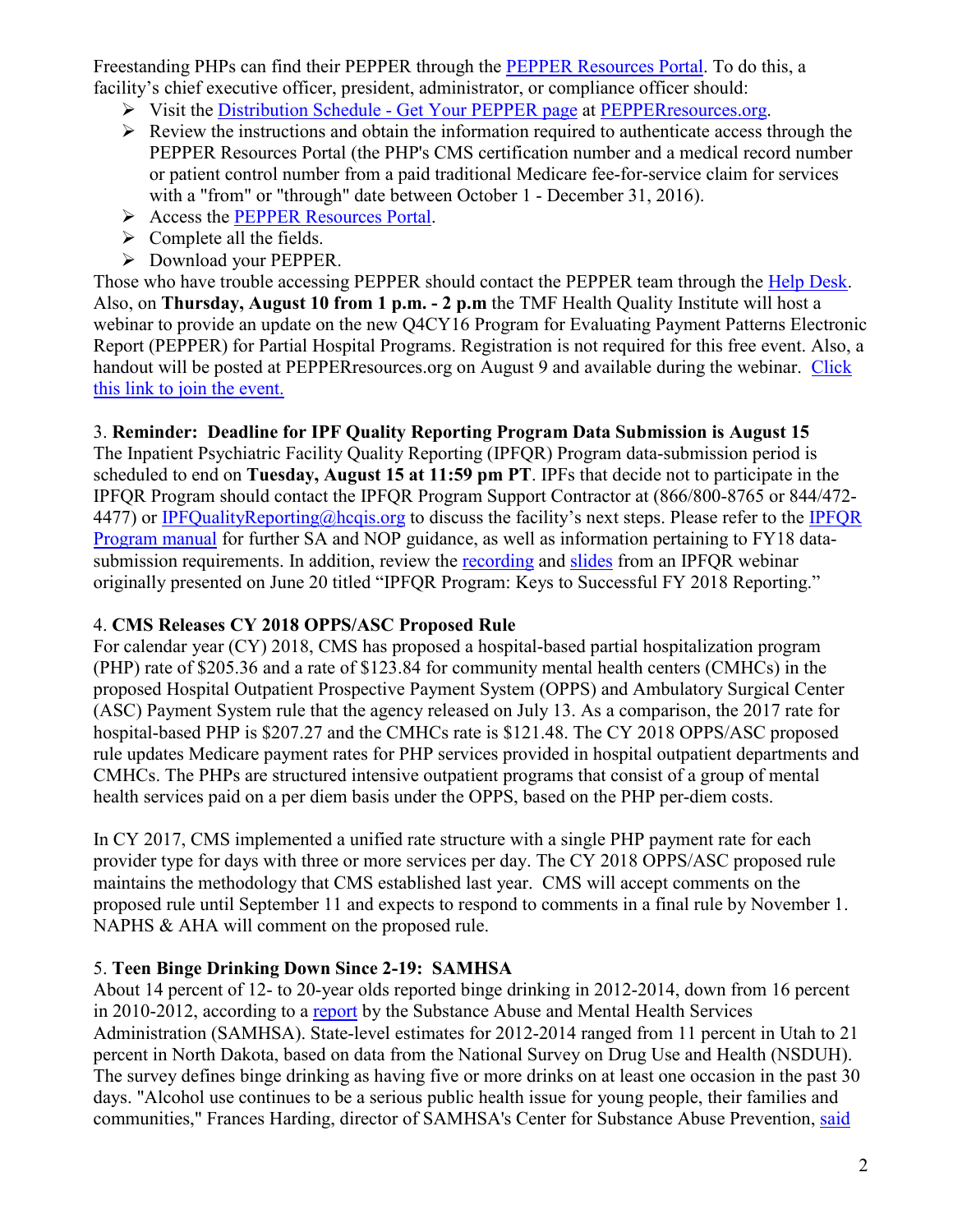in a news release about the report. "We've made plenty of progress through prevention efforts, yet the work still needs to continue."

## 6. **SAMHSA Releases Mental Heallth Annual Report 2014**

The *[Mental Health Annual Report 2014](https://www.samhsa.gov/data/sites/default/files/2014_Mental_Health_Client_Level_Data_Report.pdf)* from SAMHSA presents results from the Mental Health Client-Level Data and Mental Health Treatment Episode Set for individuals receiving mental health treatment services in 2014, as well as selected data collection trends for such individuals from 2011 to 2014. The report provides information from facilities that reported to individual state administrative data systems on mental health diagnoses, mental health treatment services, and demographic and substance use characteristics of individuals in mental health treatment.

### 7. **Study Finds People with Anxiety, Depression Receive a Disproportionate Share of Opioids**

More than half of all opioid medications distributed each year in the United States are prescribed to adults diagnosed with depression and anxiety, according to new research by Dartmouth-Hitchcock and the University of Michigan. The study, published in the July *Journal of the American Board of Family Medicine,* "is among the first to show the extent to which the population of Americans with mental illness use opioids," according to a [news release.](http://www.dartmouth-hitchcock.org/news/article/51649) The study finds that among the 38.6 million Americans diagnosed with mental health disorders more than seven million (or 18 percent) are being prescribed opioids each year. In comparison, only 5 percent of adults without mental disorders are likely to use prescription opioids. The authors warn that the connection between mental illness and opioid prescribing is particularly concerning because mental illness is also a prominent risk factor for overdose and other adverse opioid-related outcomes.

### 8. **AHRQ'S Fast Stats Tool Provides Updated Data on Opioid-related Hospitalizations**

The Fast Stats database from the Agency for Healthcare Research and Quality *(*AHRQ) now provides updated statistics on opioid-related hospitalizations for researchers, policymakers, clinicians, and others who are tackling the opioid epidemic. The opioid-related updates include 2015 inpatient data for 28 states, 2015 emergency department data for 19 states, and 2016 quarterly inpatient data for 14 states. You can use the database to find where your state ranks. For example, in 2014, data show that the three states with the highest opioid-related hospitalization rates were Maryland, Massachusetts and the District of Columbia. The three states with the lowest rates were Iowa, Nebraska and Wyoming. Access Fast Stats, part of AHRQ's Healthcare Cost and Utilization Project, at <https://www.hcup-us.ahrq.gov/faststats/OpioidUseServlet>

## 9. **Reminder: Design Guide 7.2 for Behavioral Health Facilities Available Now**

The newest edition (7.2) of the *[Design Guide for the Built Environment of Behavioral Health Facilities](https://www.fgiguidelines.org/resource/design-guide-built-environment-behavioral-health-facilities)* is now available from the Facility Guidelines Institute (FGI). (You will be asked to give your name and email to download the document and to receive future updates.) The *Design Guide* is co-authored by James M. Hunt, AIA, NCARB, president of Behavioral Health Facility Consulting, and David M. Sine, DrBE, CSP, ARM, CPHRM, president of SafetyLogic Systems. The document addresses the built environment for adult inpatient behavioral health care units. "The *Design Guide* is not intended as a replacement for regulatory requirements nor to be employed as a legal 'standard of care," FGI notes. "Its content is provided to augment the fundamental design requirements for behavioral health facilities and to help providers and design teams develop physical environments that support safe and effective behavioral health services."

## 10. **SAMHSA Publishes Fact Sheet Series on Treatment for Mental Disorders**

SAMHSA has published a [set of fact sheets](https://www.samhsa.gov/treatment/mental-disorders) on treatments for mental disorders. "One in five adults will experience a mental illness this year, but fewer than half will seek treatment," noted a SAMHSA [blog.](https://blog.samhsa.gov/2017/05/31/finding-the-clinical-treatment-thats-right-for-you-or-a-loved-one/#.WTFZ_GckuUk) The fact sheet are "designed to help bridge this gap." Fact sheets are available on [anxiety disorders,](https://www.samhsa.gov/treatment/mental-disorders/anxiety-disorders) [attention deficit and hyperactivity disorder,](https://www.samhsa.gov/treatment/mental-disorders/adhd) [bipolar disorders,](https://www.samhsa.gov/treatment/mental-disorders/bipolar-disorders) [borderline personality disorder,](https://www.samhsa.gov/treatment/mental-disorders/borderline-personality-disorder)